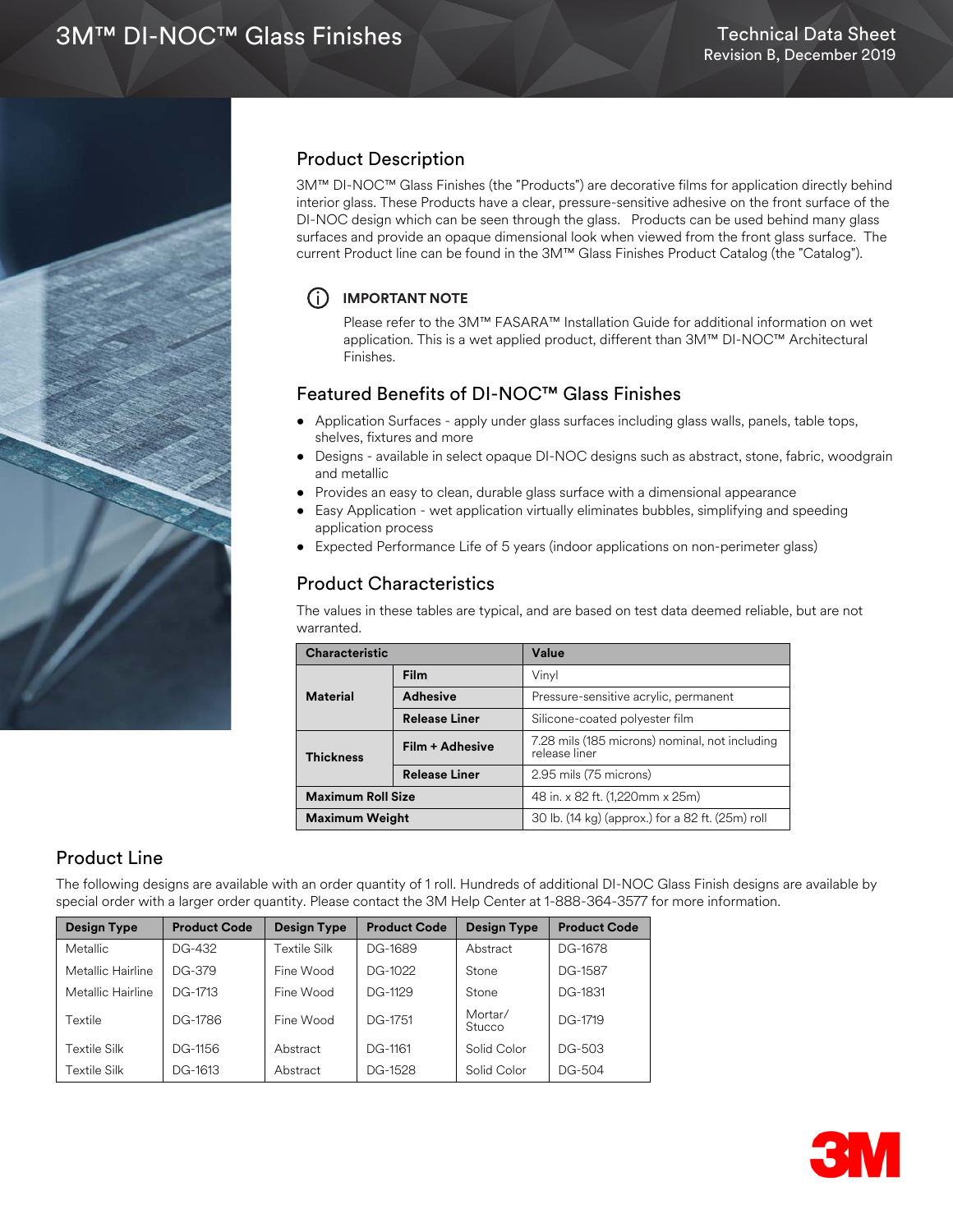# Product Performance

The values in these tables are typical, and are based on test data deemed reliable but are not warranted.

| <b>Characteristics</b>                                           | Result                                                                                                                                         |
|------------------------------------------------------------------|------------------------------------------------------------------------------------------------------------------------------------------------|
| Glass: 6.85 lb/in. (30.0 N/25 mm)<br>Adhesion after application* |                                                                                                                                                |
| <b>Tensile Strength</b>                                          | 16 lb/in. (70 N/25 mm)                                                                                                                         |
| <b>Fire Resistance</b>                                           | When used in Interior Applications on glass, all patterns have Class A fire rating per<br>ASTM E84 (as defined in NFPA 101 "Life Safety Code") |

\* Test specimens were applied to the substrate and conditioned at 68 F (20 C), then peel tested at 180 degree at a tensile speed of 12 inches (300 mm) per minute.

#### Optical Performance

3M™ DI-NOC™ Glass Finishes are opaque and have no measured optical properties.

### New Designs

Additional DI-NOC for Glass designs are available by special order. Please contact the 3M Help Center at 1-888-364-3577 for more information.]

# Product Use

**Interior Use:** These Products are designed for application to building interior glass and interior glass fixtures. Use on building interior perimeter glass, meaning the interior of an outside glass wall, is on a user test and approve basis due to the risk of thermal cracking and is not warranted.

**Exterior Use:** These Products are not designed for use on exterior glass.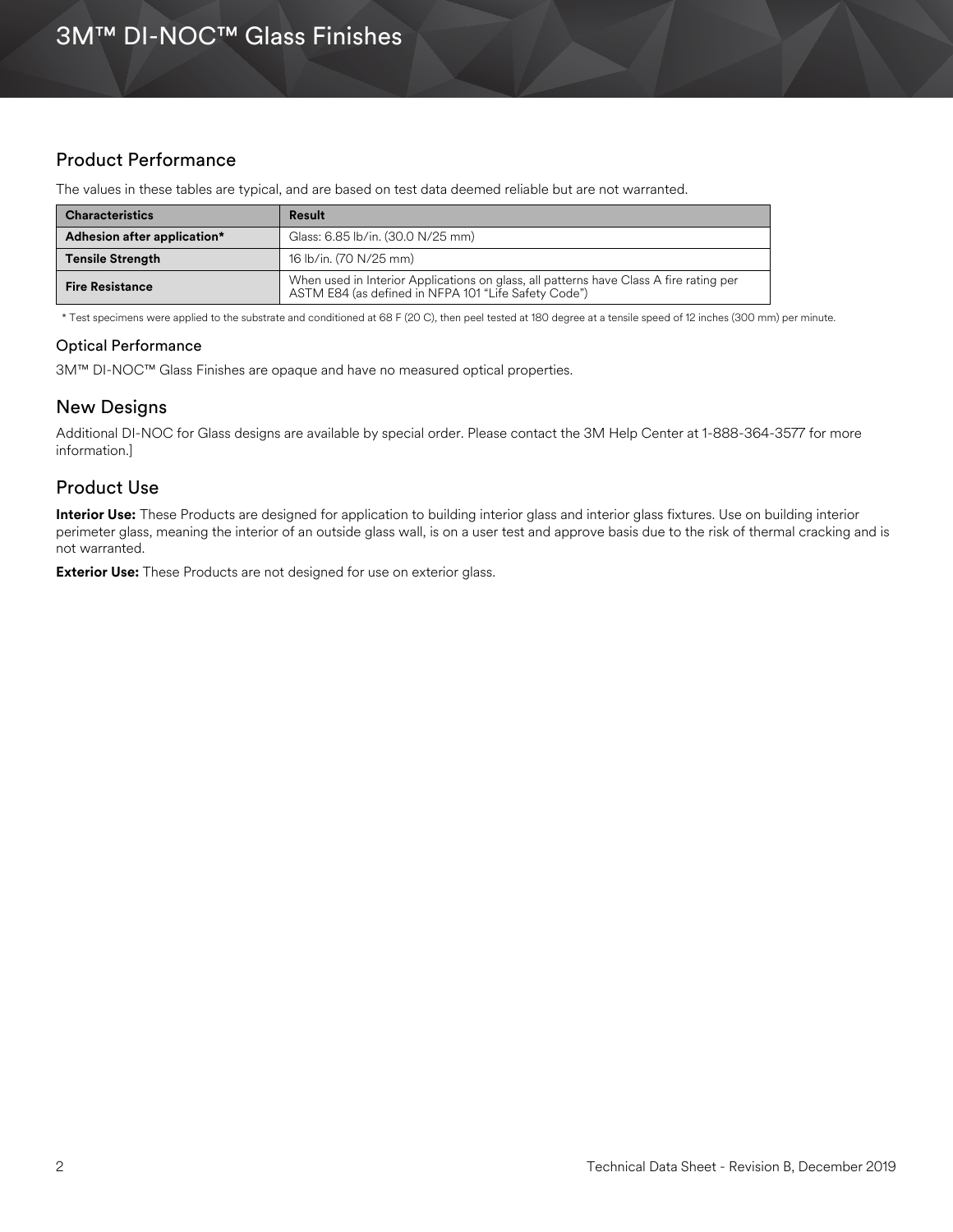# Application and Removal Guidelines

Avoid scratching, denting, or stretching the Product during installation. The values in these tables are typical, and are based on test data deemed reliable but are not warranted. See the 3M™ FASARA™ Glass Finishes Installation Guide for additional information.

| <b>Characteristic</b>                       | Value                                                                                             |  |
|---------------------------------------------|---------------------------------------------------------------------------------------------------|--|
| <b>Application Surface Type</b>             | Flat                                                                                              |  |
| <b>Application Surface Material</b>         | Glass surfaces are recommended. Application to plastic is not<br>warranted.                       |  |
| <b>Application Location</b>                 | All Product designs are only for Interior Applications only.                                      |  |
| <b>Application Temperature</b>              | 54 °F - 100 °F (12 °C - 38 °C) air and application surface                                        |  |
| <b>Application Method</b>                   | Wet application                                                                                   |  |
| <b>Applied Product Shrinkage</b>            | Nominal                                                                                           |  |
| <b>Applied Product Exposure Temperature</b> | Interior Applications: maximum 176 °F (+80 °C)                                                    |  |
| <b>High Humidity Environments</b>           | Products are not recommended for Interior Applications where<br>condensation consistently occurs. |  |
| <b>Product Removal</b>                      | Low heat or 3M Adhesive Remover Citrus Base and scraper                                           |  |

**NOTE:** Removing the Product too quickly can result in excessive adhesive left on the substrate. If necessary, heat a small section of the film with a heat gun to soften the adhesive, peel back slowly, then heat and remove the next section.

# Processing Options

Processing of the Product is on a user test and approve basis only. The user is responsible for results in all processing applications.

### Printing

The Products are not designed for surface printing. Adhesive is located on the front surface of the DI-NOC design and cannot be printed. The back surface is a solid-colored vinyl film not designed for viewing. Printing is on a user test and approve basis only. No warranty is made for the quality or durability of printed Product.

### **Cutting**

Electronic cutting, weeding and application tape with the Product is on a user test and approve basis. The user should consider that the type of liner used for the Product is not intended for electronic cutting.

# Shelf Life and Storage

### Shelf Life

Apply the Product within 1 year of the date of purchase. The storage conditions specified in this document must be maintained for full shelf life.

### Storage Conditions

- 40 °F 90 °F (4 °C 32 °C)
- Away from direct sunlight and high humidity
- Clean, dry area
- Original container with end caps, in the plastic sleeve, stored horizontally, a maximum of 6 cartons high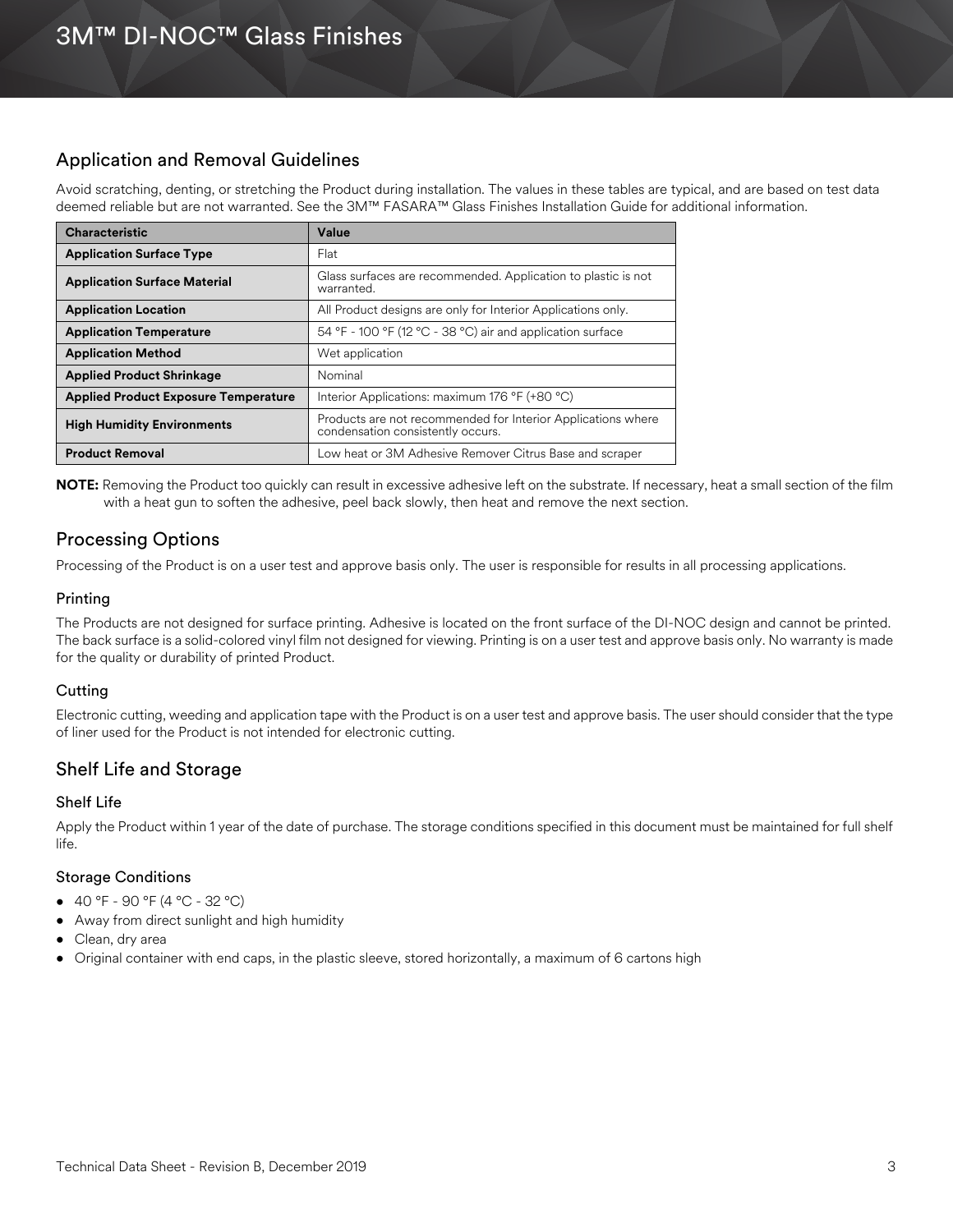# Cleaning and Maintenance

**NOTE:** The Product may be cleaned beginning 30 days after installation.

The front glass surface can be cleaned by standard glass cleaning methods. Regular cleaning will help maintain the Product's appearance. Use only clean, nick-free tools and wipe gently only in one direction. Do not use ammonia, chlorine, or organic-based cleaning products, polishing or cleaning compound, sponges, brushes or electric polishing equipment.

- If there is dust and grit, wipe it off with a soft, damp cloth.
- If it is soiled, but not gritty, use water and squeegee.
- If there is heavier soil, use a mild liquid detergent and water solution, then clear water, and wipe gently with a cloth wipe.

# Health and Safety

# ! **CAUTION**

When handling any chemical products, read the manufacturers' container labels and the Safety Data Sheets (SDS) for important health, safety and environmental information. To obtain SDS sheets for 3M products go to [3M.com/SDS,](http://www.3m.com/sds) or by mail or in case of an emergency, call 1-800-364-3577 or 1-651-737-6501.

When using any equipment, always follow the manufacturers' instructions for safe operation.

# ! **WARNING**

#### **To reduce the risks of personal injury and/or property damage associated with glass breakage:**

A glass surface covered by a film with areas of high opacity or dark-colored ink will absorb more heat than other glass surfaces when exposed to sunlight. Heat absorption can create thermal expansion that could result in glass breakage or cracking. Do not use a film with areas of high opacity or dark-colored ink on glass surfaces with significant exposure to sunlight.

# Technical Information

Technical information and data, recommendations, and other statements provided by 3M are based on information, tests, or experience which 3M believes to be reliable, but the accuracy or completeness of such information is not guaranteed. Such technical information and data are intended for persons with knowledge and technical skills sufficient to assess and apply their own informed judgment to the information. The typical values shown should not be used for the purpose of specification limits. If you have questions about this Product, contact the Technical Service helpline at 1-888-650-3497.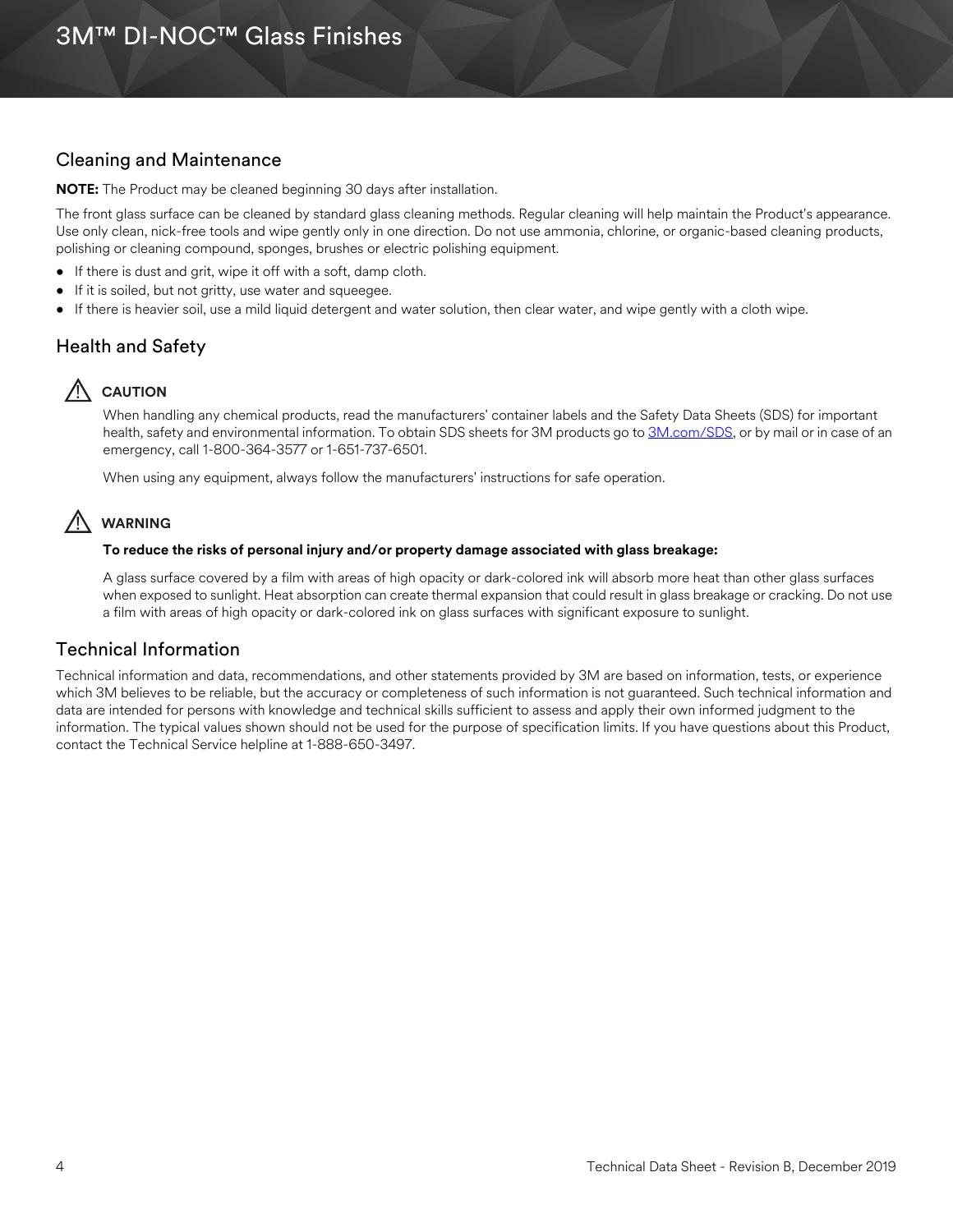### LEEDv4 Credits

This section describes some of the options for acquiring LEED credits using 3M™ DI-NOC™ Glass Finishes.

**NOTE:** Each application is different. It is the sole responsibility of the end user to evaluate and determine whether LEED credits can be acquired.

#### ID+C MR Credit, Interiors Life-Cycle Impact Reduction

**-** Option 1: Interior Reuse - Product can be used to refinish salvaged, refurbished, or reused building materials

#### (PENDING) ID+C, BD+C EQ Credit, Low-Emitting Materials

**-** Product has been tested to and is in compliance with the General Emissions Evaluation (California Department of Public Health (CDPH) Standard Method V1.2)

#### BD+C MR Credit, Building Life-Cycle Impact Reduction

**-** Option 3: Building and Material Reuse - Product can be used to refinish salvaged, refurbished, or reused building materials

#### O+M MR Credit, Purchasing - Facility Maintenance and Renovation

- **-** Product can be used to refinish salvaged, refurbished, or reused building materials
- **-** Product has been tested to and is in compliance with the General Emissions Evaluation (California Department of Public Health (CDPH) Standard Method V1.2)

### BUILDING PRODUCT DISCLOSURE AND OPTIMIZATION INFORMATION

#### Environmental Product Declaration (EPD) or Life Cycle Analysis (LCA)

EPD and/or LCA information not available.

#### Raw Material Source and Extraction Reporting

Raw Material source and extraction information for this product is considered to be 3M confidential and is therefore not available.

#### Extended Producer Responsibility

Take-back or recycling program for this product is not available.

#### Bio-based Materials

Product have not been tested to ASTM D6866.

#### Wood Products

Product does not contain wood-based materials.

#### Materials Reuse

Product can be used to refinish salvaged, refurbished, or reused building materials.

#### Recycled Content

Product does not contain pre- or post-consumer recycled content.